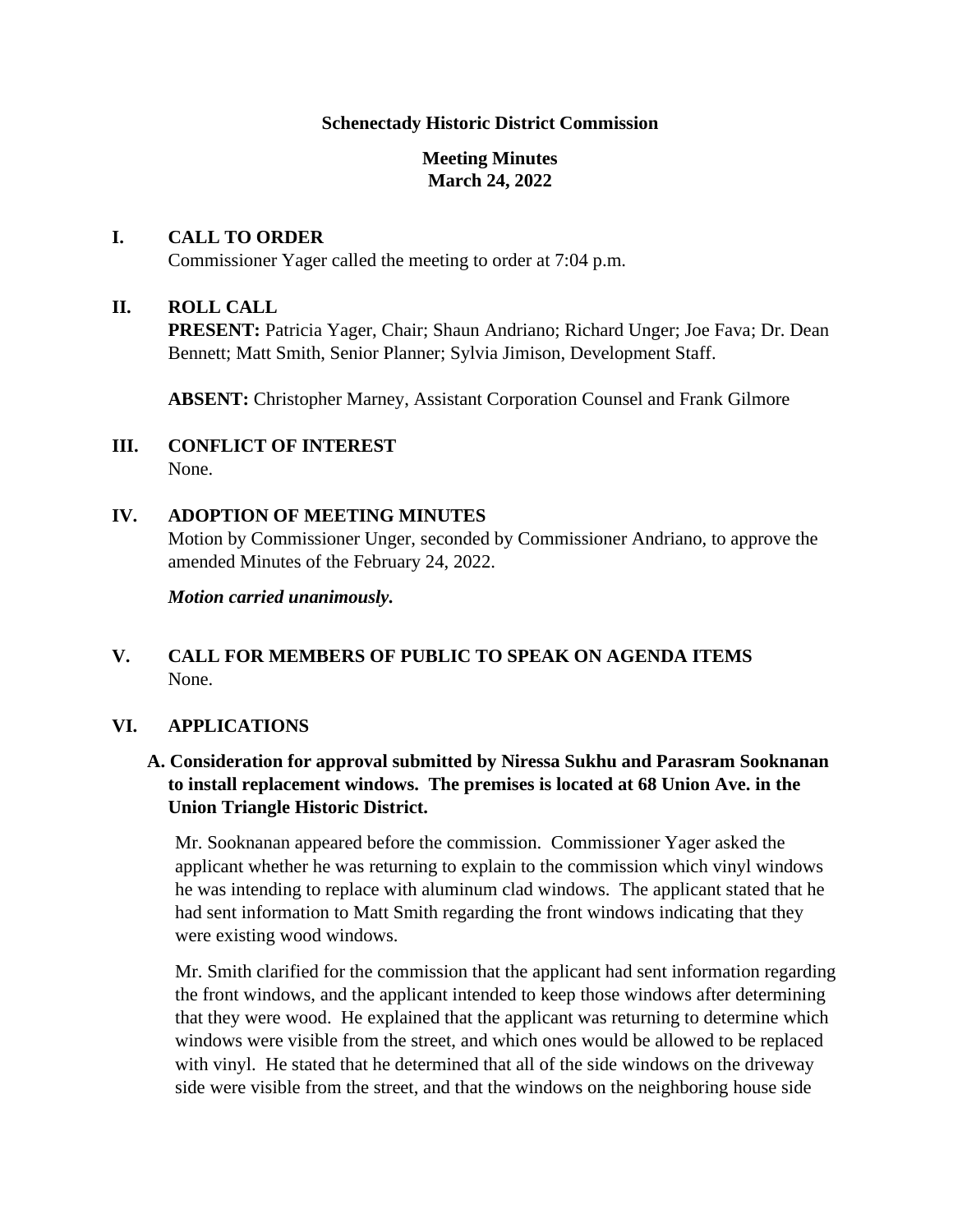were technically visible, but would leave it to the commission to determine how visible they are in allowing a composite material.

Commissioner Unger stated the windows towards the rear of the property on the alleyway side can't be seen and would be okay with vinyl, but clarified it that he wouldn't want to see the windows flush with the building, and would prefer to see a wood frame and the window set back.

Commissioner Andriano stated that it could be possible to install the windows and would need to find out how to fasten them, but that it also depends on the thickness of the frame and properly flashing the window would need to be addressed.

Commissioner Bennett, stated that with the front windows being wood he was hoping the sides would be approved for vinyl considering the existing windows are vinyl and the owner had already purchased the new windows.

Commissioner Andriano stated that he wouldn't be opposed to allowing vinyl windows towards the rear on the side between the two houses, but that the driveway side is clearly visible from the street.

The applicant stated that he would like to reiterate that he already paid for the windows and was hoping for a different determination.

Mr. Smith stated that the commission is bound by the preservation standards in their decision-making process and cost is not a factor included in those standards so it can't be taken into consideration. He explained that if the applicant is not satisfied with the commission's determination then he can appeal the decision to the Board of Zoning Appeals.

# **RESOLUTION**

Motion by Commissioner Andriano, seconded by Commissioner Unger to approve the application with the following conditions:

- 1. The project will be completed within one year.
- 2. The windows on the front elevation and the first window in from the front on the second floor west elevation are currently wood, and will remain.
- 3. The other windows on the west elevation, aside from the one identified in condition #2, as well as any windows on the rear of the property, may be replaced with vinyl.
- 4. The windows on the driveway side elevation will be replaced with white, allwood or aluminum-clad wood windows, in a one-over-one configuration in the same size as the existing windows.
- 5. The third floor windows on the front will remain.

And with the following finding of fact: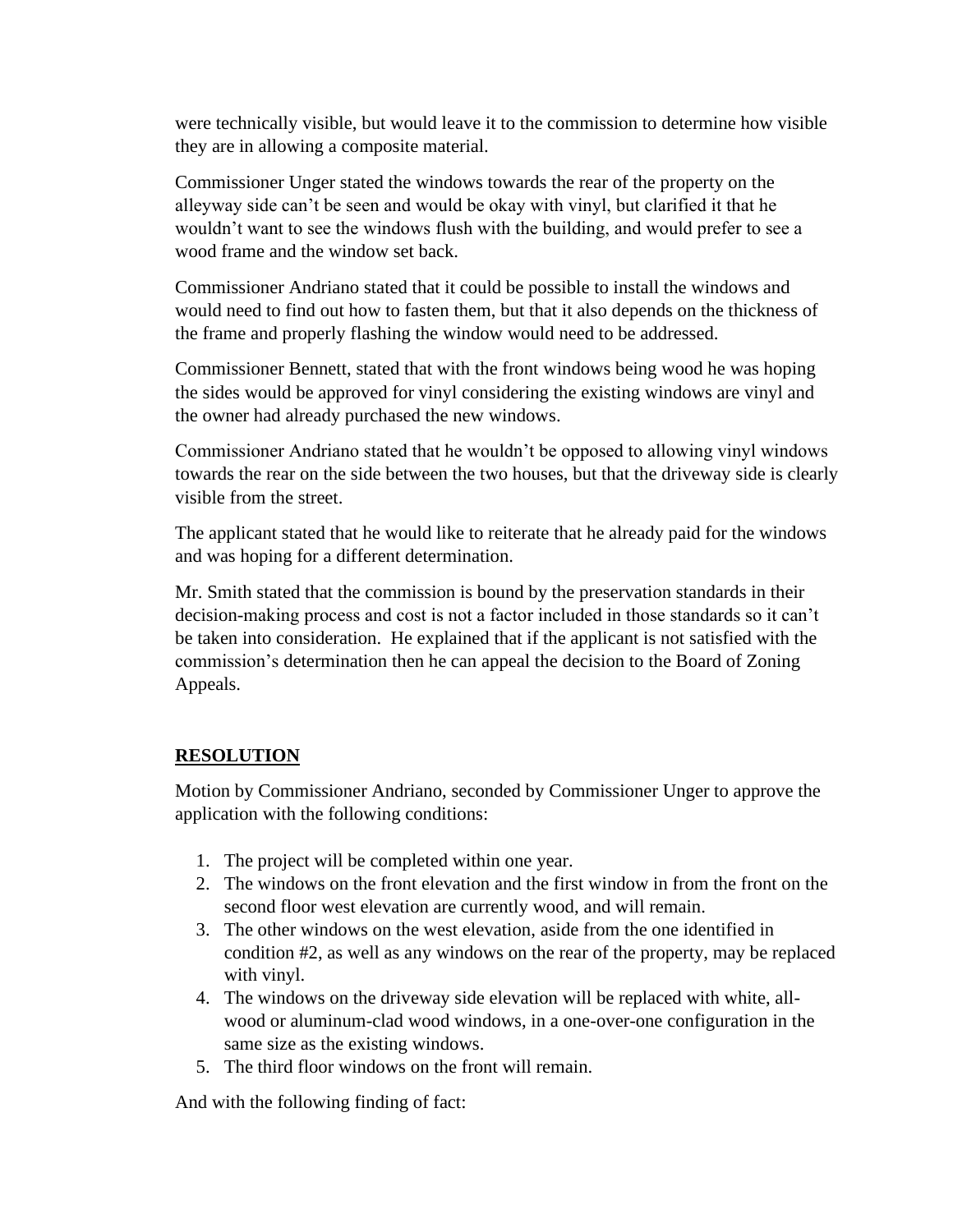- 1. This is a Type II SEQRA.
- 2. The Commissioners cited Preservation Standards #2, #5, and #6 as the guidelines for their decision.

#### *Motion carried unanimously.*

## **B. Consideration for approval submitted by Franca DiCrescenzo for final approval of the brick color on an exterior replacement wall. The premises is located at 22 N. Church St. in the Stockade Historic District.**

Ms. DiCrescenzo indicated that she met with the Commission 6-8 months ago and showed the Commissioner brick samples to learn if there were acceptable for replacement wall. The bricks were varied but closely related in color.

Commissioner Fava wanted to know if the bricks would be painted, and the applicant stated that she wanted to keep the color of the natural bricks.

Commissioner Yager inquired if the applicant would be putting up a gate between the new wall and the existing wall.

#### **RESOLUTION**

Motion by Commissioner Unger, seconded by Commissioner Unger to approve the application with the following conditions:

- 1. The project will be completed within one year.
- 2. Any of the three submitted brick color samples may be used, but only one of the chosen colors may be used for the entire wall.

And with the following finding of fact:

- 1. This is a Type II SEQRA.
- 2. The Commissioners cited Preservation Standards #2, #5, #6, and #9 as the guidelines for their decision.

#### *Motion carried unanimously.*

## **C. Consideration for approval submitted by Build Pros to install new roofing shingles. The premises is located at 1445 Wendell Ave. in the GE Realty Plot Historic District.**

The applicant stated that the existing roofing is leaking and missing shingles and would like to replace the existing three-tab shingle with an architectural shingle in the same color.

Commissioner Yager asked if the applicant isn't proposing three-tab replacement shingles due to supply issues.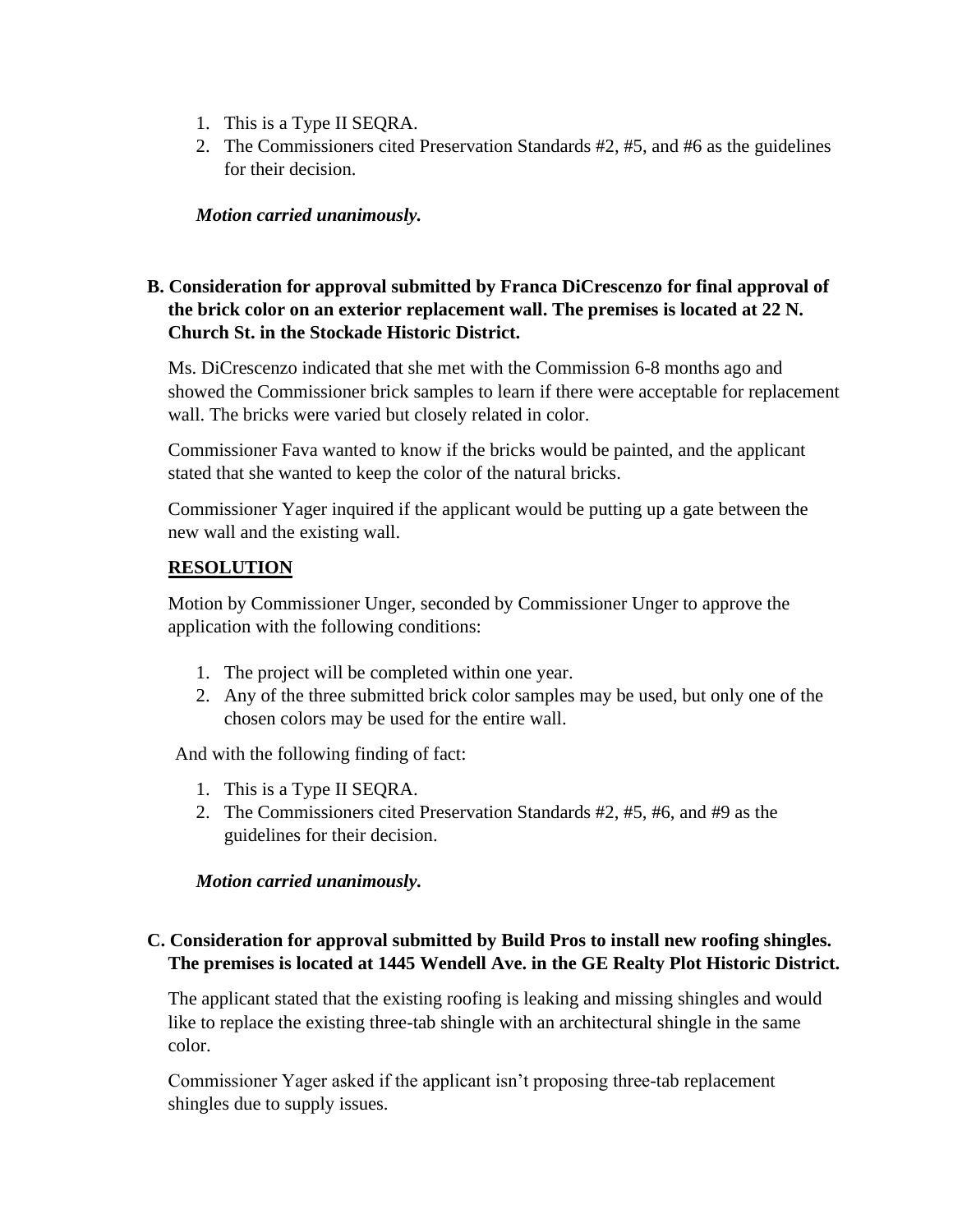The applicant stated that three-tab is an old roofing technology and could probably only get enough to patch a section of the roof,

# **RESOLUTION**

Motion by Commissioner Bennett, seconded by Commissioner Unger to approve the application with the following conditions:

1. The project will be completed within one year.

And with the following finding of fact:

- 1. This is a Type II SEQRA.
- 2. The Commissioners cited Preservation Standard #6 as the guideline for their decision.

*Motion carried unanimously.*

# **D. Consideration for approval submitted by CE Biscuit LLC to install a replacement gate. The premises is located at 17 Front St. in the Stockade Historic District.**

The applicant stated that he would like to replicate the gate that existed prior to removing that section of the wall and it will look like the gate that currently exists next to the garage. He would also like to paint the garage doors a Hunter Green to match the gates.

Commissioner Andriano asked what species of wood he will be using. The applicant stated that it will likely be yellow pine.

# **RESOLUTION**

Motion by Commissioner Andriano, seconded by Commissioner Bennett to approve the application with the following conditions:

1. The project will be completed within one year.

And with the following finding of fact:

- 1. This is a Type II SEQRA.
- 2. The Commissioners cited Preservation Standards #2, #5, and #9 as the guideline for their decision.

*Motion carried unanimously.*

**E. Consideration for approval submitted by St. John the Evangelist to paint the building. The premises is located at 126 Front St. in the Stockade Historic District.**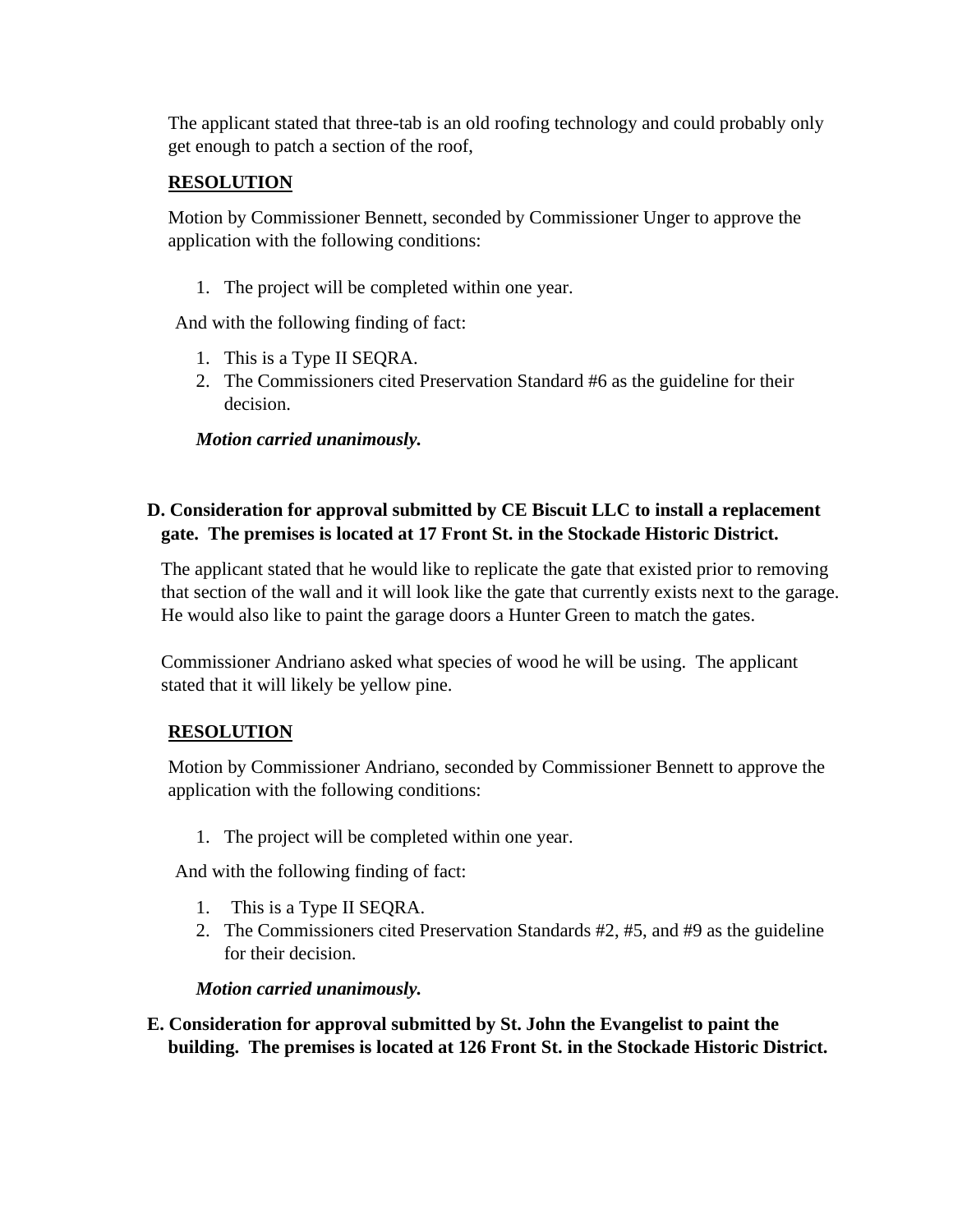Father Carlino and Mary Ellen Brockbank appeared before the commission. Ms. Brockbank stated that the property is owned by St. John the Evangelist and is Father Carlino's residence.

Commissioner Yager stated that the chosen color under natural sunlight is very bright blue and would compete a lot with the neighboring properties on either side. She suggested a more neutral color and provided some yellow and neutral color samples that she thought would work better. Commissioner Fava stated that he doesn't care for the color either, given the current streetscape and suggested a color similar to that at 108 Front Street.

Father Carlino stated that he doesn't care for a yellow color at all, and asked if there were some gray colors he could look at instead.

Commissioner Bennett stated that even though if the color is similar to the neighboring houses, as long as it's not a bad color and it's what the owners would like, then he is okay approving the submitted blue. He stated that the question at hand is whether the proposed blue is an inappropriate color for a historic district house.

Commissioner Bennett made a motion, seconded by Commissioner Unger to approve the color as submitted. Commissioner Andriano voted in favor, with Commissioners Yager and Fava opposing. The approval failed.

Commissioner Unger stated that the reason he voted to approve the color is because he doesn't feel it's fair that a homeowner is held to a certain color palette simply because a neighboring house painted their house that color first. Commissioner Bennett agreed.

Commissioner Andriano stated that from an architectural perspective, the commission is trained to work with the fabric of the city. Commissioner Unger stated that as a city planner he is trained as well, but explained that he doesn't believe color fits in that category because it can be easily changed.

The applicants looked at the color palette that Commissioner Yager had provided and settled on a blue-gray color instead.

## **RESOLUTION**

Motion by Commissioner Andriano, seconded by Commissioner Fava to approve the application with the following conditions:

1. The project will be completed within one year.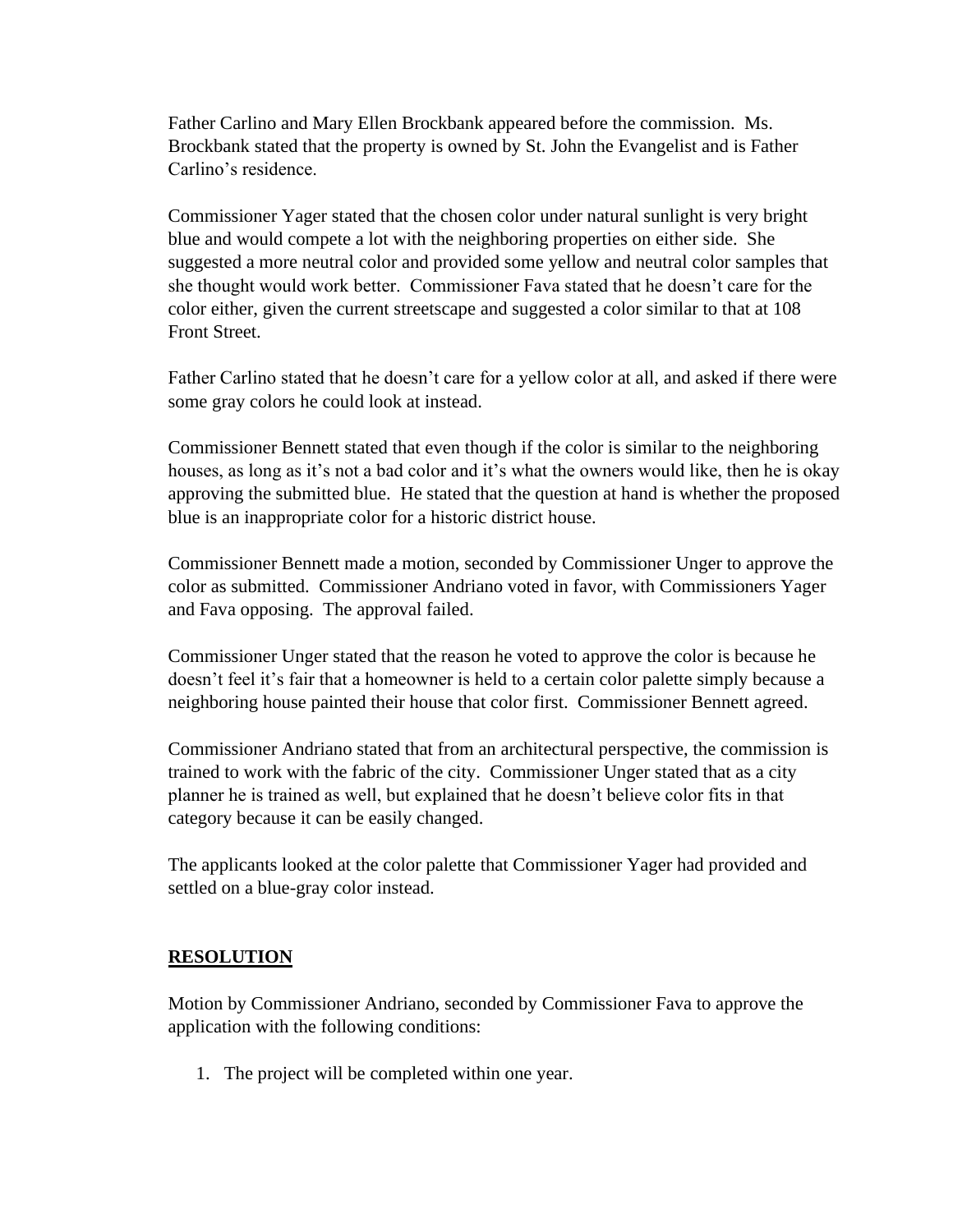- 2. The body of the house will be painted Blue Mountaintop (HGSW3325) from the Sherwin Williams paint collection.
- 3. The trim will be painted Alabaster (SW7008) from the Sherwin Williams paint collection.
- 4. The wood will be repaired in-kind.

And with the following finding of fact:

- 1. This is a Type II SEQRA.
- 2. The Commissioners cited Preservation Standards #2, #5, and #6 as the guideline for their decision.

*Motion carried unanimously.*

# **F. Consideration submitted by Weston Shapiro to install new roofing shingles. The premises is located at 237 Green St. in the Stockade Historic District.**

The applicant stated that he would like to install an architectural shingle in place of the existing three-tab shingle. He stated that the roofing company suggested he use an architectural shingle because of both supply chain issues as well as it being a superior product to the three-tab shingle. He stated it would be in the Quarry Gray color.

## **RESOLUTION**

Motion by Commissioner Unger, seconded by Commissioner Andriano to approve the application with the following conditions:

- 1. The project will be completed within one year.
- 2. The shingle will be in the Quarry Gray color.

And with the following finding of fact:

- 1. This is a Type II SEQRA.
- 2. The Commissioners cited Preservation Standard #6 as the guideline for their decision.

## *Motion carried unanimously.*

## **VII. Miscellaneous**

None.

## **VIII. Adjourn**